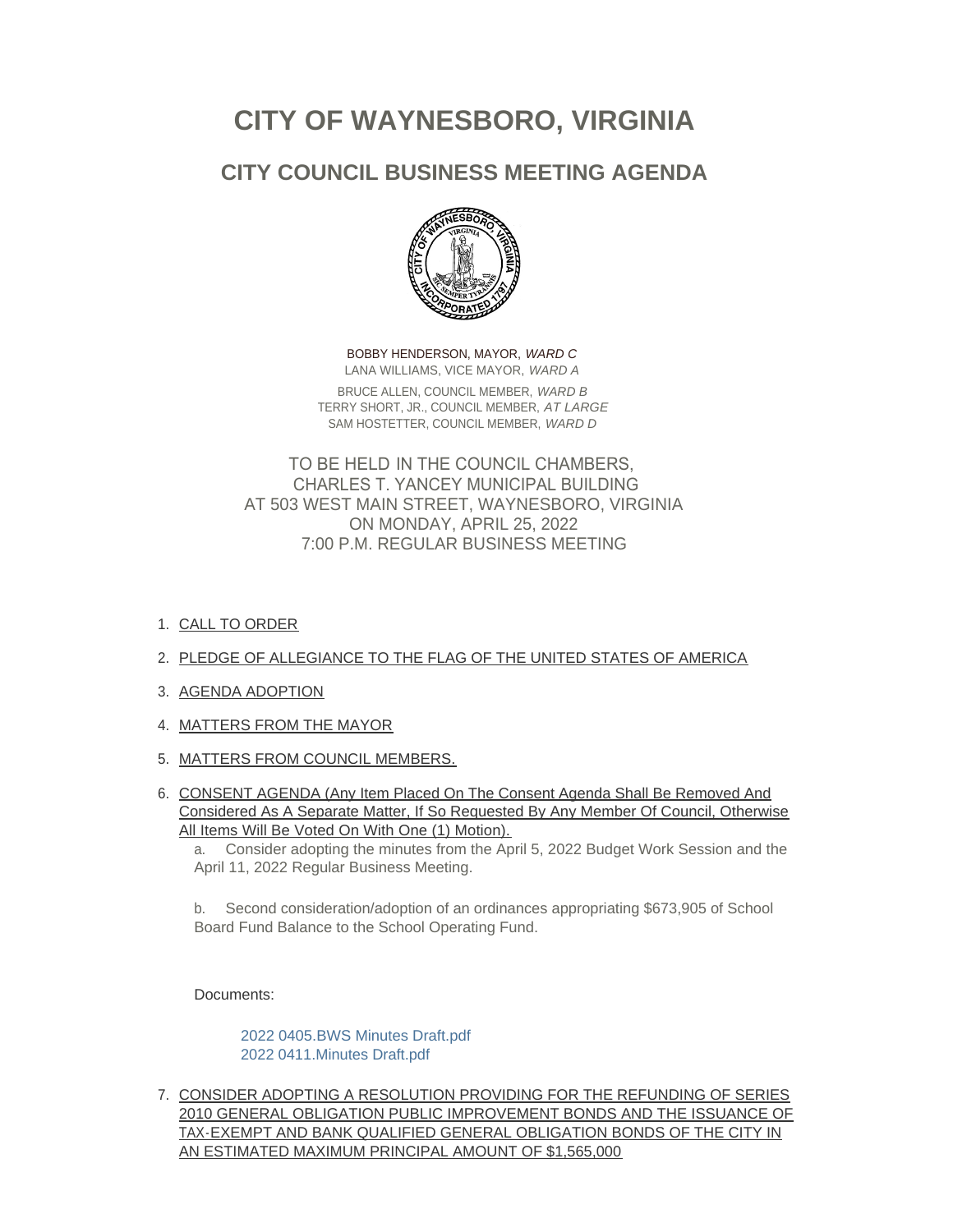Documents:

[7 Briefing For Bond Resolution 042522.Pdf](https://www.waynesboro.va.us/AgendaCenter/ViewFile/Item/4686?fileID=44491) Waynesboro - [Bond Purchase Agreement.pdf](https://www.waynesboro.va.us/AgendaCenter/ViewFile/Item/4686?fileID=44474) [Resolution And Form Of Bond Completed 042522.Pdf](https://www.waynesboro.va.us/AgendaCenter/ViewFile/Item/4686?fileID=44476) Waynesboro - [Bond Purchase Agreement.pdf](https://www.waynesboro.va.us/AgendaCenter/ViewFile/Item/4686?fileID=44475)

8. HOLD A PUBLIC HEARING AND CONSIDER ADOPTING THREE APPROPRIATION ORDINANCES, IN THE AMOUNT OF \$2,490,290 PROVIDING SUFFICIENT FUNDS FOR THE CONSTRUCTION OF "SUNSET PARK LOCATED AT THE FORMER LANDFILL OFF OF 6TH STREET:

a. Appropriating \$125,690 in General Fund Assigned Fund Balance to the CIP Fund.

b. Appropriating \$350,000 in Categorical Aid-VDOT to the CIP Fund.

c. Appropriating \$2,014,600 in American Rescue Plan Act funds (ARPA) to the CIP Fund.

Documents:

[8b Sunset Park VDOT Grant 350000.Pdf](https://www.waynesboro.va.us/AgendaCenter/ViewFile/Item/4687?fileID=44479) [8A CIP Program Fund Sunset Park 125690.Pdf](https://www.waynesboro.va.us/AgendaCenter/ViewFile/Item/4687?fileID=44477) [8c Sunset Park COVID Funds 2014600.Pdf](https://www.waynesboro.va.us/AgendaCenter/ViewFile/Item/4687?fileID=44478)

#### 9. RECEIVE THE CITY OF WAYNESBORO'S COMPLIANCE REPORTS AND SUMMARIES

Documents:

[Compliance Reports Briefing 042122.Pdf](https://www.waynesboro.va.us/AgendaCenter/ViewFile/Item/4688?fileID=44480) [Waynesboro Compliance Report FINAL 032822.Pdf](https://www.waynesboro.va.us/AgendaCenter/ViewFile/Item/4688?fileID=44481)

- 10. RECEIVE THE FINAL PRESENTATION OF THE CITY MANAGER'S RECOMMENDED FISCAL YEAR 2023 BUDGET
- 11. <u>HOLD A PUBLIC HEARING AND CONSIDER INTRODUCING AN ORDINANCE IMPOSING</u> TAXES FOR CALENDAR YEAR 2022

Documents:

#### [11 FY2023 TAX RATE BRIEFING.pdf](https://www.waynesboro.va.us/AgendaCenter/ViewFile/Item/4690?fileID=44482) [11 FY2023 TAX RATE ORDINANCE PROPOSED.pdf](https://www.waynesboro.va.us/AgendaCenter/ViewFile/Item/4690?fileID=44483)

12. HOLD A PUBLIC HEARING AND CONSIDER INTRODUCING AN ORDINANCE AMENDING SECTIONS 30-58(H)(3)(A) AND (B), 66-3(C), 86-28, AND 86-139(B) AND (F) OF THE CODE OF THE CITY OF WAYNESBORO (UTILITES)

Documents:

[12 FY2022 UTILITY RATE BRIEFING.pdf](https://www.waynesboro.va.us/AgendaCenter/ViewFile/Item/4691?fileID=44484) [FY2023 UTILITY RATE ORDINANCE.pdf](https://www.waynesboro.va.us/AgendaCenter/ViewFile/Item/4691?fileID=44485)

<u>13. HOLD A PUBLIC HEARING AND CONSIDER INTRODUCING AN ORDINANCE</u> REGARDING THE RECOMMENDED ANNUAL BUDGET FOR THE FISCAL YEAR ENDING JUNE 30, 2023